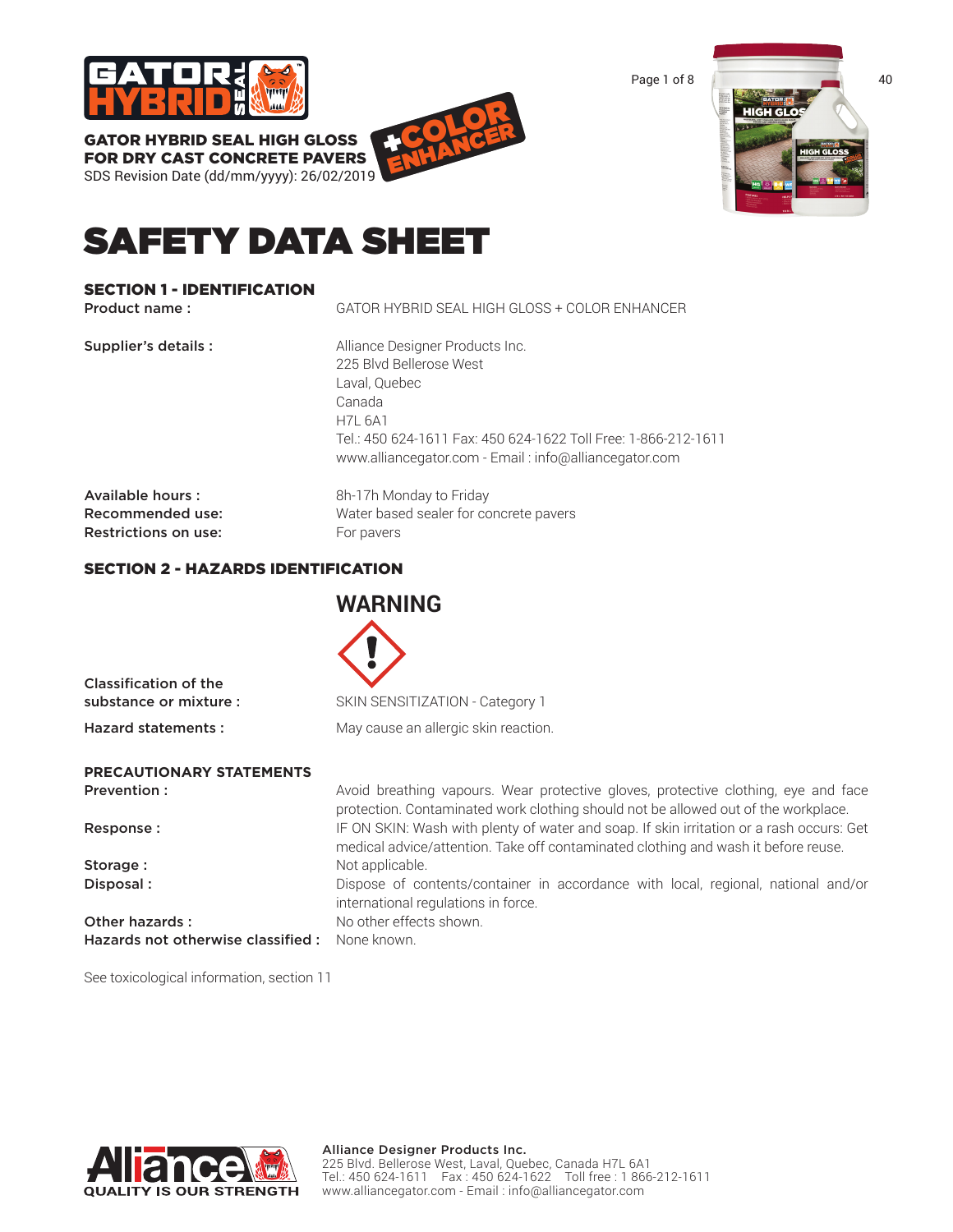

GATOR HYBRID SEAL HIGH GLOSS FOR DRY CAST CONCRETE PAVERS

SDS Revision Date (dd/mm/yyyy): 26/02/2019





# SECTION 3 - COMPOSITION/INFORMATION ON INGREDIENTS

| <b>No</b> | <b>CAS No</b> | Common name and synonyms                        | <b>Concentration (W/W)</b> |
|-----------|---------------|-------------------------------------------------|----------------------------|
|           | 104810-48-2   | HYDROXYPHENYLBENZOTRIAZOLE (TYPE) (UV ABSORBER) | 0.45%                      |
|           | 104810-47-1   | HYDROXYPHENYLBENZOTRIAZOLE (TYPE) (UV ABSORBER) | 0.34%                      |

# SECTION 4 - FIRST AID MEASURES

If swallowed, irritation, any type of overexposure or symptoms of overexposure occur during use of the product or persists after use, immediately contact a POISON CENTER, an EMERGENCY ROOM or a PHYSICIAN; ensure that the product safety data sheet is available.

| Eye contact:                                           | Check for and remove any contact lenses. Immediately flush eyes with plenty of water<br>for at least 15 minutes, occasionally lifting the upper and lower eyelids. Get medical<br>attention immediately.                                                                               |
|--------------------------------------------------------|----------------------------------------------------------------------------------------------------------------------------------------------------------------------------------------------------------------------------------------------------------------------------------------|
| Skin contact:                                          | In case of contact, immediately flush skin with plenty of water for at least 15 minutes<br>while removing contaminated clothing and shoes. Wash clothing before reuse. Clean<br>shoes thoroughly before reuse. Get medical attention immediately.                                      |
| Inhalation:                                            | Move exposed person to fresh air. If not breathing, if breathing is irregular or if respiratory<br>arrest occurs, provide artificial respiration or oxygen by trained personnel. Loosen tight<br>clothing such as a collar, tie, belt or waistband. Get medical attention immediately. |
| Ingestion :                                            | Wash out mouth with water. Do not induce vomiting unless directed to do so by medical<br>personnel. Never give anything by mouth to an unconscious person. Get medical<br>attention immediately.                                                                                       |
| Symptoms:                                              | Skin hypersensitivity.                                                                                                                                                                                                                                                                 |
| Effects (acute or delayed) :                           | May cause skin sensitization.                                                                                                                                                                                                                                                          |
| Immediate medical attention<br>and special treatment : | No specific treatment. Treat symptomatically. Contact poison treatment specialist<br>immediately if large quantities have been ingested or inhaled.                                                                                                                                    |

## SECTION 5 - FIRE FIGHTING MEASURES

| Suitable extinguishing media:                                      | Use dry chemical, CO <sub>2</sub> , water spray (fog) or foam.                                                                                                         |
|--------------------------------------------------------------------|------------------------------------------------------------------------------------------------------------------------------------------------------------------------|
| Unsuitable extinguishing media:                                    | Jets of water can facilitate the spread of fire.                                                                                                                       |
| Specific hazards arising from<br>the hazardous product :           | In a fire or if heated, a pressure increase will occur and the container may burst.                                                                                    |
| Hazardous combustion products: Carbon monoxide and dioxide.        |                                                                                                                                                                        |
| Special protective equipment<br>and precautions for fire-fighters: | Fire-fighters should wear appropriate protective equipment and self-contained<br>breathing apparatus (SCBA) with a full face-piece operated in positive pressure mode. |

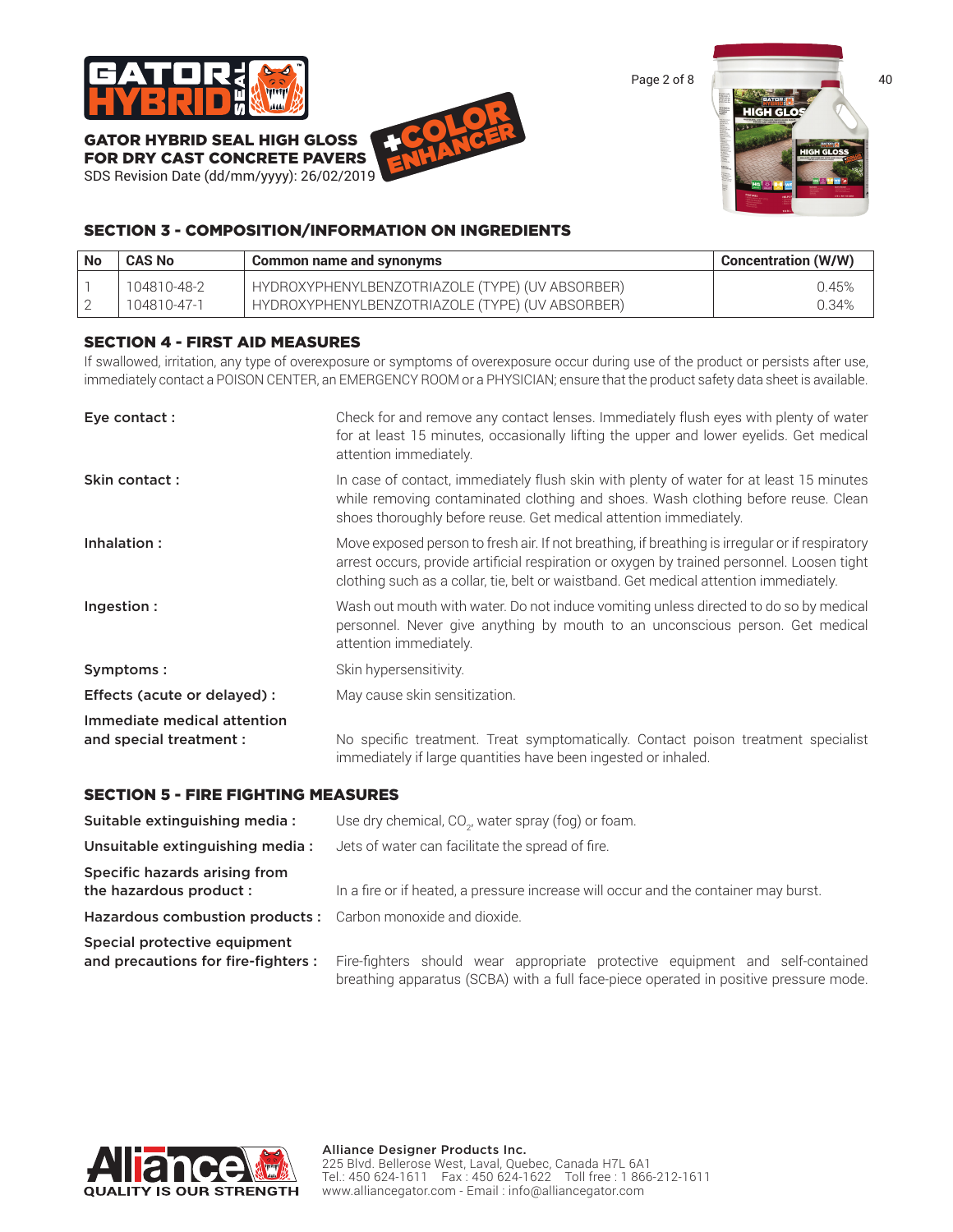

GATOR HYBRID SEAL HIGH GLOSS FOR DRY CAST CONCRETE PAVERS SDS Revision Date (dd/mm/yyyy): 26/02/2019 +COLOR ENHANCER



## SECTION 6 - ACCIDENTAL RELEASE MEASURES

| <b>Personal precautions:</b>            | No action shall be taken involving any personal risk or without suitable training. Evacuate<br>surrounding areas. Keep unnecessary and unprotected personnel from entering. Do not<br>touch or walk through spilled material. Shut off all ignition sources. No flares, smoking<br>or flames in hazard area. Avoid breathing vapor or mist. Provide adequate ventilation.<br>Wear appropriate respirator when ventilation is inadequate. Put on appropriate personal<br>protective equipment (see Section 8). |
|-----------------------------------------|---------------------------------------------------------------------------------------------------------------------------------------------------------------------------------------------------------------------------------------------------------------------------------------------------------------------------------------------------------------------------------------------------------------------------------------------------------------------------------------------------------------|
| Protective equipment and                |                                                                                                                                                                                                                                                                                                                                                                                                                                                                                                               |
| emergency procedures :                  | Avoid dispersal of spilled material and runoff and contact with soil, waterways, drains<br>and sewers. Inform the relevant authorities if the product has caused environmental<br>pollution (sewers, waterways, soil or air).                                                                                                                                                                                                                                                                                 |
| <b>Methods and materials for</b>        |                                                                                                                                                                                                                                                                                                                                                                                                                                                                                                               |
| containment and cleaning up:            | Stop leak if without risk. Move containers from spill area. Dilute with water and mop<br>up if water-soluble. Alternatively, or if water-insoluble, absorb with an inert dry material<br>and place in an appropriate waste disposal container. Use spark-proof tools and<br>explosionproof equipment. Dispose of via a licensed waste disposal contractor.                                                                                                                                                    |
| <b>SECTION 7 - HANDLING AND STORAGE</b> |                                                                                                                                                                                                                                                                                                                                                                                                                                                                                                               |
| Precautions for safe handling :         | Put on appropriate personal protective equipment (see Section 8). Eating, drinking<br>and smoking should be prohibited in areas where this material is handled, stored and                                                                                                                                                                                                                                                                                                                                    |

processed. Workers should wash hands and face before eating, drinking and smoking. Remove contaminated clothing and protective equipment before entering eating areas. Avoid exposure - obtain special instructions before use. Avoid contact with eyes, skin and clothing. Do not ingest. Avoid breathing vapor or mist. Use only with adequate ventilation. Wear appropriate respirator when ventilation is inadequate. Do not enter storage areas and confined spaces unless adequately ventilated. Keep in the original container or an approved alternative made from a compatible material, kept tightly closed when not in use. Empty containers retain product residue and can be hazardous. Do not reuse container.

Conditions for safe storage : Store in accordance with local regulations. Store in a segregated and approved area. Store in original container protected from direct sunlight in a dry, cool and well-ventilated area, away from incompatible materials (see section 10) and food and drink. Keep container tightly closed and sealed until ready for use. Containers that have been opened must be carefully resealed and kept upright to prevent leakage. Do not store in unlabeled containers. Use appropriate containment to avoid environmental contamination.

Incompatibility : Strong acids and bases. Strong oxidizing agents. Finely divided metals (Ba, Be, Na, P, Al, Mg etc).

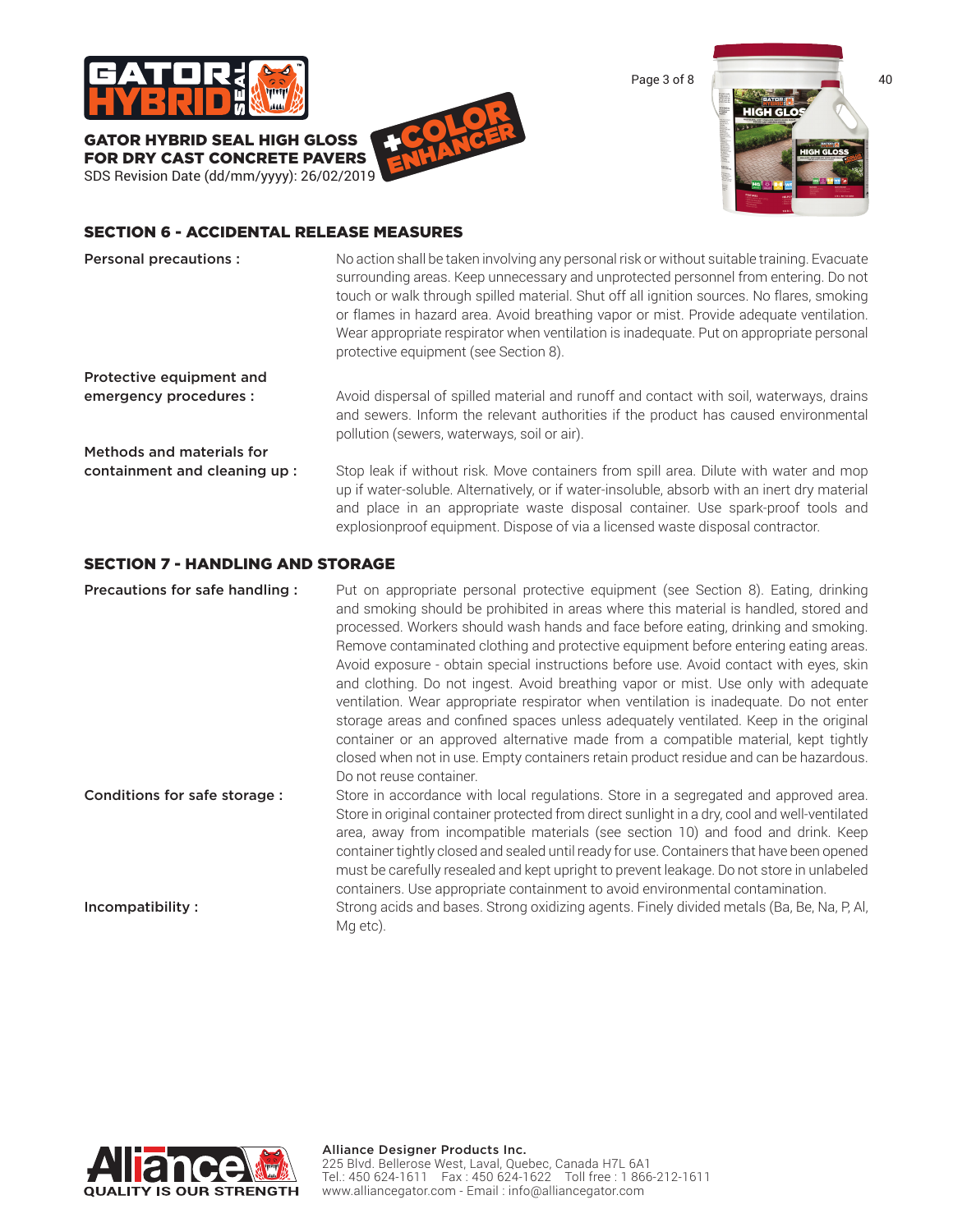

FOR DRY CAST CONCRETE PAVERS SDS Revision Date (dd/mm/yyyy): 26/02/2019 +COLOR ENHANCER



# SECTION 8 - EXPOSURE CONTROLS AND PERSONAL PROTECTION

| No   CAS No | Common name and synonyms                        | <b>IDHL</b> ma/m3 | TWA ma/m3                  | $\vert$ STEL mg/m3 $\vert$ CEIL mg/m3 $\vert$ |                            |
|-------------|-------------------------------------------------|-------------------|----------------------------|-----------------------------------------------|----------------------------|
| 104810-48-2 | Hydroxyphenylbenzotriazole (type) (UV absorber) | Not available     | <sup>1</sup> Not available | Not available                                 | l Not available            |
| 104810-47-1 | Hydroxyphenylbenzotriazole (type) (UV absorber) | Not available     | `Not available             | 'Not available                                | <sup>I</sup> Not available |

IDHL: Immediately Dangerous to Life or Health Concentrations TWA : Time Weighted Average STEL: Short -Term Exposure Limit

CEIL: Ceiling Limit

|                                  | Appropriate engineering controls: Use only with adequate ventilation. Use process enclosures, local exhaust ventilation or<br>other engineering controls to keep worker exposure to airborne contaminants below any<br>recommended or statutory limits. The engineering controls also need to keep gas, vapor or dust<br>concentrations below any lower explosive limits. Use explosion-proof ventilation equipment.                             |
|----------------------------------|--------------------------------------------------------------------------------------------------------------------------------------------------------------------------------------------------------------------------------------------------------------------------------------------------------------------------------------------------------------------------------------------------------------------------------------------------|
| Individual protection measures : | Wash hands, forearms and face thoroughly after handling chemical products,<br>before eating, smoking and using the lavatory and at the end of the working period.<br>Appropriate techniques should be used to remove potentially contaminated clothing.<br>Wash contaminated clothing before reusing. Ensure that eyewash stations and safety<br>showers are close to the workstation location.                                                  |
| Eyes:                            | DO NOT WEAR CONTACT LENSES Wear anti-splash safety goggles.                                                                                                                                                                                                                                                                                                                                                                                      |
| Hands:                           | Chemical-resistant, impervious gloves complying with an approved standard should be<br>worn at all times when handling chemical products if a risk assessment indicates this<br>is necessary. Considering the parameters specified by the glove manufacturer, check<br>during use that the gloves are still retaining their protective properties.                                                                                               |
| <b>Respiratory:</b>              | If workers are exposed to concentrations above the exposure limit, they must use<br>appropriate, certified respirators. Use a properly fitted, air-purifying or air-fed respirator<br>complying with an approved standard if a risk assessment indicates this is necessary.<br>Respirator selection must be based on known or anticipated exposure levels, the<br>hazards of the product and the safe working limits of the selected respirator. |
| Others:                          | Wear protective clothing with long sleeves and appropriate safety shoes at all times.                                                                                                                                                                                                                                                                                                                                                            |

## SECTION 9 - PHYSICAL AND CHEMICAL PROPERTIES

Solid Egg shell Low odour Not available

>0°C (32°F) 100°C (212°F) Not applicable Not applicable Not applicable Not applicable  $\leq 1$  (ether=1)

| Physical state:                      | Solio          |
|--------------------------------------|----------------|
| Colour:                              | Egg            |
| Odour:                               | Low            |
| Odour threshold:                     | Not            |
| pH:                                  | 6.75           |
| Melting/Freezing point:              | $>0^{\circ}$ ( |
| Initial boiling point/boiling range: | 100            |
| Flash point:                         | Not            |
| Lower flammable/explosive limit:     | Not            |
| Upper flammable/explosive limit:     | Not            |
| Auto-ignition temperature:           | Not            |
| Evaporation rate:                    | 16             |
|                                      |                |

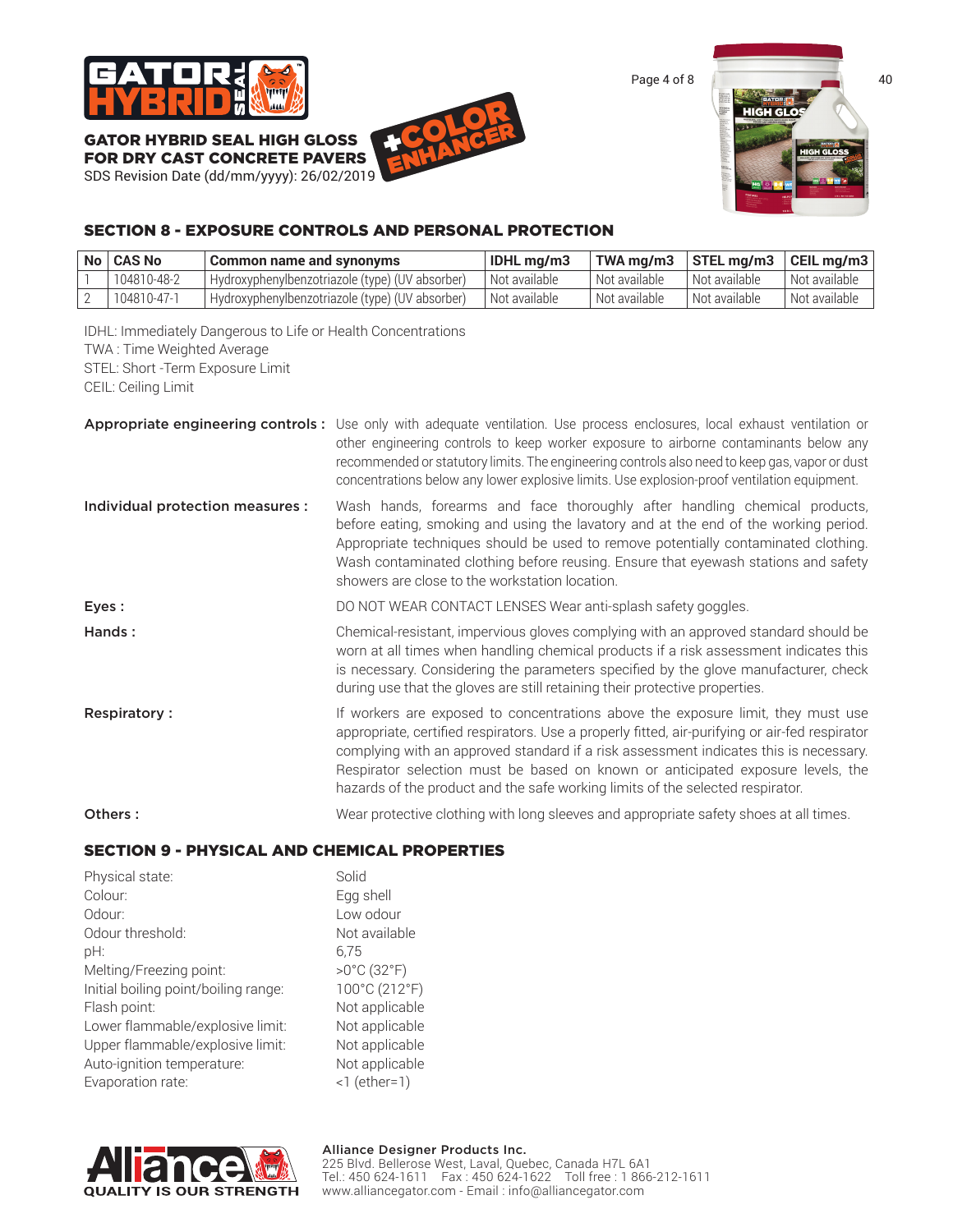

GATOR HYBRID SEAL HIGH GLOSS FOR DRY CAST CONCRETE PAVERS

SDS Revision Date (dd/mm/yyyy): 26/02/2019 +COLOR ENHANCER



# SECTION 9 - PHYSICAL AND CHEMICAL PROPERTIES

Vapour pressure: Not available Vapour density:  $\langle 1 \rangle$  (air =1) Relative density:  $1,02 \text{ kg/L}$  à 20 °C (water = 1) Solubility in water: Miscible Partition coefficient - n-octanol/water: Not available Decomposition temperature: Not available Kinematic viscosity:

20 mm<sup>2</sup>/s (à 40 °C)

# SECTION 10 - STABILITY AND REACTIVITY

Reactivity : Stable under recommended conditions of storage and handling. **Chemical stability :** The product is chemically stable under normal conditions of use. Possibility of hazardous reactions : No dangerous or polymerization reactions will not occur under normal conditions of use. **Conditions to avoid :** Keep away from incompatibles. Incompatible materials: None known.

Hazardous decomposition products : Carbon monoxide and dioxide.

# SECTION 11 - TOXICOLOGICAL INFORMATION

| <b>No</b> | <b>CAS No</b> | Common name and synonyms                           | $(1)$ LD | $(2)$ LD | $(3)$ LD | $(4)$ LC          | $(5)$ LC | $(6)$ LC   |
|-----------|---------------|----------------------------------------------------|----------|----------|----------|-------------------|----------|------------|
|           |               |                                                    | oral     | skin     | skin     | qases             | vapours  | dusts-mist |
|           | 104810-48-2   | Hydroxyphenylbenzotriazole (type)<br>(UV absorber) | >5000    | >2000    | >2000    | Not<br>applicable | >20.00   | >5,80      |
|           | 104810-47-1   | Hydroxyphenylbenzotriazole (type)<br>(UV absorber) | >5000    | >2000    | >2000    | Not<br>applicable | >20.00   | >5.80      |

(1)  $LD_{50}$  oral mg/kg

(2)  $LD_{50}$  skin mg/kg

(3)  $LD_{50}$  skin mg/kg

(4) LC $_{50}$  inhalation ppmV 4h gases

(5)  $LC_{50}$  inhalation mg/l 4h vapours

(6)  $LC_{50}$  inhalation mg/l 4h dusts-mist

| Routes of exposure :           | This product is absorbed by the digestive tract. |
|--------------------------------|--------------------------------------------------|
| Symptoms :                     | Skin hypersensitivity.                           |
| Delayed and immediate effects: | May cause skin sensitization.                    |

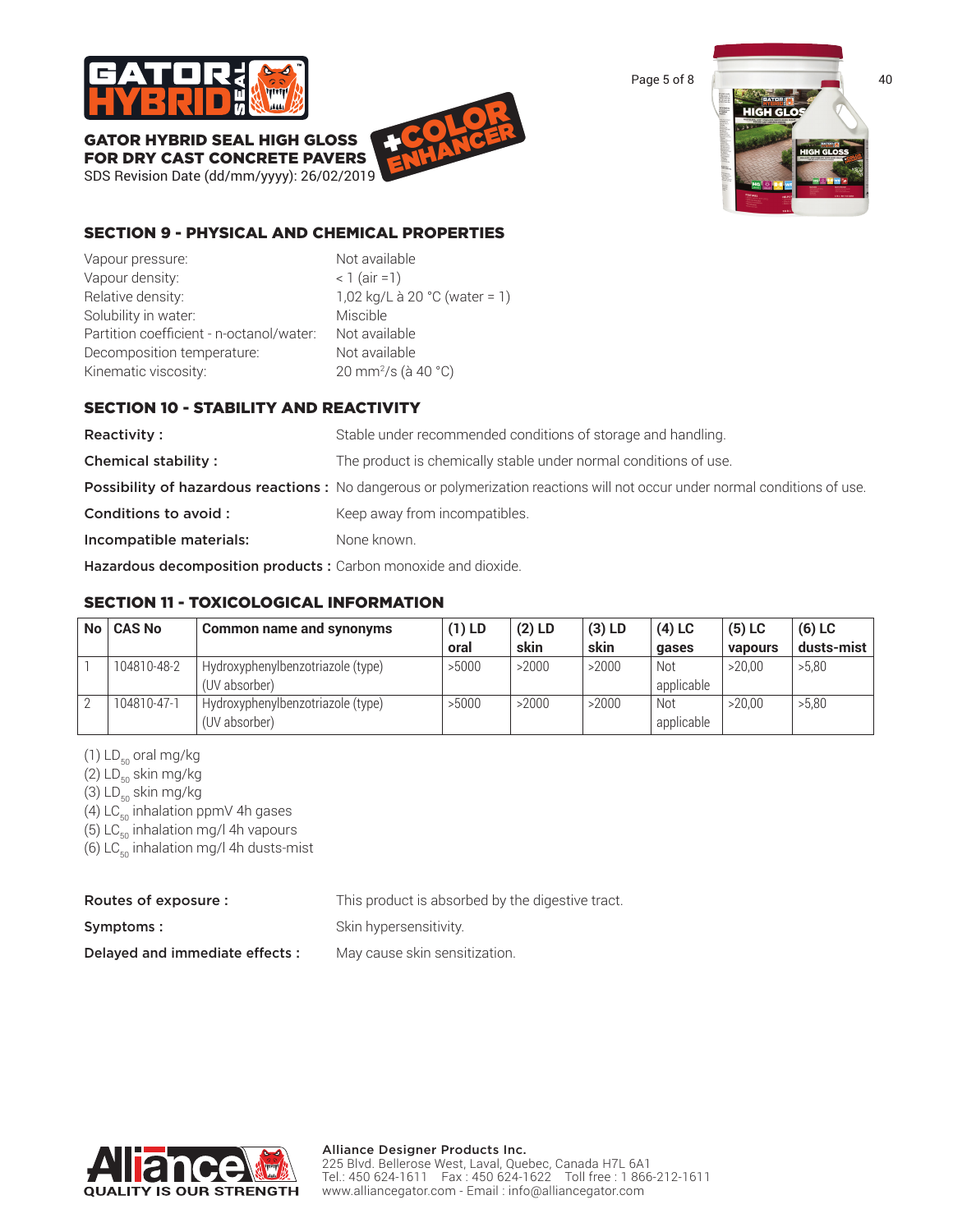





| No   CAS No | Common name and synonyms                           | <b>IARC</b>   | <b>ACGIH</b>  | <b>Mutagenicity</b> | <b>Effect on</b> |
|-------------|----------------------------------------------------|---------------|---------------|---------------------|------------------|
|             |                                                    |               |               |                     | reproduction     |
| 104810-48-2 | Hydroxyphenylbenzotriazole (type)<br>(UV absorber) | Not available | Not available | Not available       | Not available    |
| 104810-47-1 | Hydroxyphenylbenzotriazole (type)<br>(UV absorber) | Not available | Not available | Not available       | Not available    |

#### **Cancer classification under IARC (International Agency for Research on Cancer)**

Group 1: carcinogenic to humans.

Group 2A: probably carcinogenic to humans.

Group 2B: possibly carcinogenic to humans.

Group 3: not classifiable as to its carcinogenicity to humans.

Group 4: probably not carcinogenic to humans.

#### **Cancer classification under ACGIH (American Conference of Governmental Industrial Hygienists)**

Group A1: confirmed human carcinogen.

Group A2: suspected human carcinogen.

Group A3: confirmed animal carcinogen with unknown relevance to humans.

Group A4: not classifiable as a human carcinogen.

Group A5: not suspected as a human carcinogen.

## SECTION 12 - ECOLOGICAL INFORMATION

| No   CAS No | <b>Common name and synonyms</b>                    | %    | <b>Persistent</b> | Bio-accumulation | <b>Aquatic</b><br>ecotoxicity |
|-------------|----------------------------------------------------|------|-------------------|------------------|-------------------------------|
| 104810-48-2 | Hydroxyphenylbenzotriazole (type)<br>(UV absorber) | 0.45 | No                | No.              | No                            |
| 104810-47-1 | Hydroxyphenylbenzotriazole (type)<br>(UV absorber) | 0.34 | No                | No.              | Uncertain                     |

| No <sub>1</sub> | <b>CAS No</b> | <b>Common name and synonyms</b>                    | %    | <b>Ecotoxicity</b><br>aquatic organisms | <b>Ecotoxicity for</b><br>aquatic organisms            | <b>Environnemental</b><br>effects                 |
|-----------------|---------------|----------------------------------------------------|------|-----------------------------------------|--------------------------------------------------------|---------------------------------------------------|
|                 |               |                                                    |      | <b>Short term</b>                       | Long term                                              |                                                   |
|                 | 104810-48-2   | Hydroxyphenylbenzotriazole (type)<br>(UV absorber) | 0.45 | Not available.                          | Toxic to aquatic<br>life with long<br>lasting effects. | No known<br>adverse effect to<br>the environment. |
| 2               | 104810-47-1   | Hydroxyphenylbenzotriazole (type)<br>(UV absorber) | 0.34 | Not available.                          | Toxic to aquatic<br>life with long<br>lasting effects. | No known<br>adverse effect to<br>the environment. |

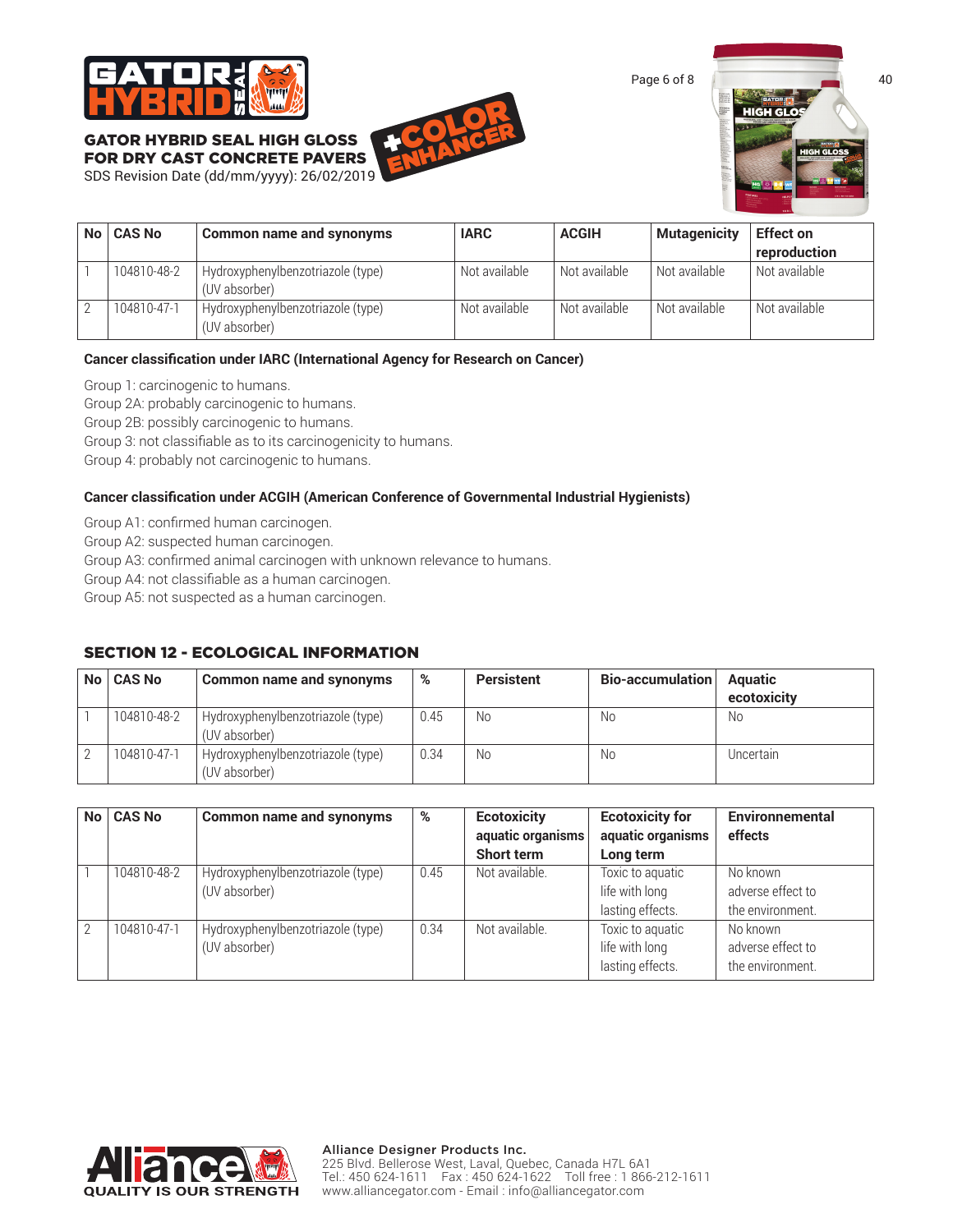





## SECTION 13 - DISPOSAL CONSIDERATIONS

Methods of disposal The generation of waste should be avoided or minimized wherever possible. Dispose of surplus and non-recyclable products via a licensed waste disposal contractor. Disposal of this product, solutions and any by-products should at all times comply with the requirements of environmental protection and waste disposal legislation and any regional local authority requirements.

#### SECTION 14 - TRANSPORT INFORMATION

|                             | TDG           | <b>DOT</b>    | <b>IMDG</b>              | <b>IATA</b>              |  |
|-----------------------------|---------------|---------------|--------------------------|--------------------------|--|
| UN number                   |               |               |                          |                          |  |
| Proper shipping name        | Not regulated | Not regulated | Not regulated            | Not regulated            |  |
| Transport hazard class (es) |               | -             | $\overline{\phantom{a}}$ | -                        |  |
| Packing group               |               |               | $\overline{\phantom{a}}$ | $\overline{\phantom{0}}$ |  |

#### **OTHER INFORMATIONS**

| Marine pollutant :              | Nο             |
|---------------------------------|----------------|
| IMDG:                           | Not applicable |
| Exemption for limited quantity: | Not applicable |
| Special precautions :           | Not applicable |
| Others exemptions :             | Not applicable |

## SECTION 15 - REGULATORY INFORMATION

#### **CANADA**

| No   CAS No | Common name and synonyms                              | $\mathbf{O}/$ | DSL | <b>NDSL</b> | <b>NPRI</b> |
|-------------|-------------------------------------------------------|---------------|-----|-------------|-------------|
| 104810-48-2 | I Hydroxyphenylbenzotriazole (type) (UV absorber)   . |               |     |             |             |
| 104810-47-1 | I Hydroxyphenylbenzotriazole (type) (UV absorber)   . | 0.34          |     |             |             |

## **UNITED-STATES**

| <b>No</b> | <b>CAS No</b> | Common name and synonyms                        | %    | TSCA | <b>PROP-65</b> | <b>Right to know</b> |
|-----------|---------------|-------------------------------------------------|------|------|----------------|----------------------|
|           | 104810-48-2   | Hydroxyphenylbenzotriazole (type) (UV absorber) | 0.45 |      |                |                      |
|           | 104810-47-1   | Hydroxyphenylbenzotriazole (type) (UV absorber) |      |      |                |                      |

*All ingredients are listed on the EINECS or in compliance with the inventory.*

*The customer is responsible for determining the PPE (personal protection equipment) code for this material. The classification of the product and the SDS were developped in accordance with HPR.*